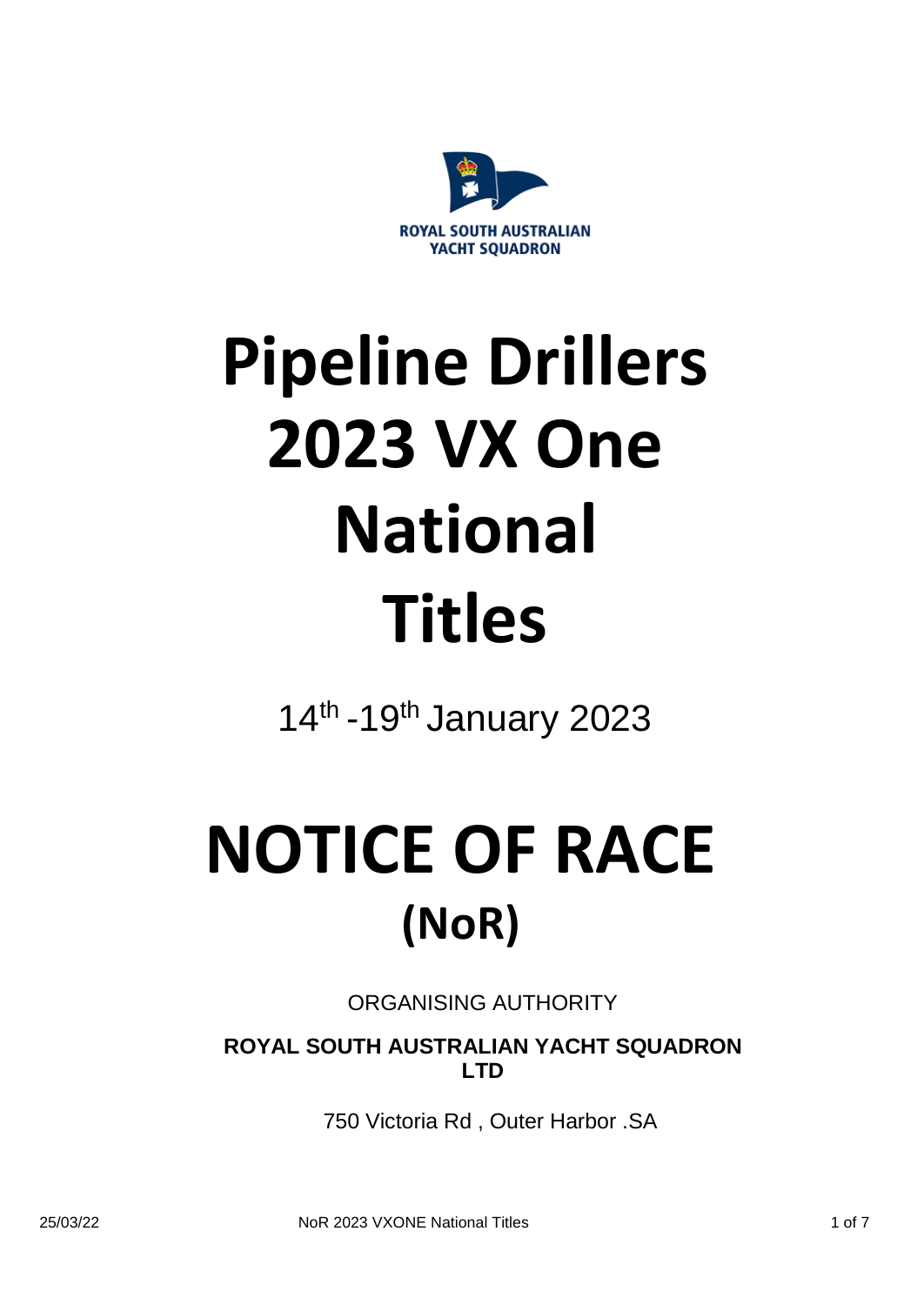The notation '[NP]' in a rule means that a boat may not protest another boat for breaking that rule. This changes RRS 60.1(a).

#### **1. RULES**

- 1.1 The event is governed by the rules as defined in The Racing Rules ofSailing.
- 1.2 The prescriptions and Special Regulations of Australian Sailing will apply Special Regulations Part 2 Off The Beach Boats shall apply.
- 1.3 The VX One Australia 2021 (revised by the Trade Mark Holder) class rules willapply.

#### **2. SAILING INSTRUCTIONS**

2.1 The sailing instructions will be available after 1200 on 13/01/2023 at <https://www.topyacht.com.au/db/kb2/1546>

#### **3. COMMUNICATION**

- 3.1 The online official notice board is located at
- 3.2 [DP] While racing, except in an emergency, a boat shall not make voice or data transmissions and shall not receive voice or data communication that is not available to allboats.

#### **4. ELIGIBILITY AND ENTRY**

- 4.1 The regatta is open to all VX One Class yachts.
- 4.2 Eligible boats may enter by lodging their Entry via the Online Entry Portal:

<https://www.topyacht.com.au/db/kb2/1546>

- 4.3 To be considered an entry in the event, a boat shall complete all registration requirements and pay all fees.
- 4.4 Late entries may be accepted at the discretion of the OrganisingAuthority.
- 4.5 At least 14 days prior to a class sanctioned event, each boat entered in the event must supply a crew declaration to the AVXCA Committee stating the names of all crew sailing in the event. Any changes to a boat's crew declaration within 14 days of the event must be submitted to and approved in writing by the AVXCA Committee prior to the commencement of the event. Boats that enter the event after the 14 day crew declaration due date may do so only at the discretion of the AVXCA Committee. It is the intent of these class rules that there is no systematic attempt to sail with heavy crews in heavy weather and light crews in lightweather.

Crew declarations are to be made here: [http://vxone.org.au/index.php/events/crew](http://vxone.org.au/index.php/events/crew-declaration)[declaration](http://vxone.org.au/index.php/events/crew-declaration)

#### **5. FEES**

- 5.1 The regatta entry fee will be\$300.00.
- 5.2 Entries close after 7th January, 2023.
- 5.3 Boats may be required to display advertising chosen and supplied by the organizing authority.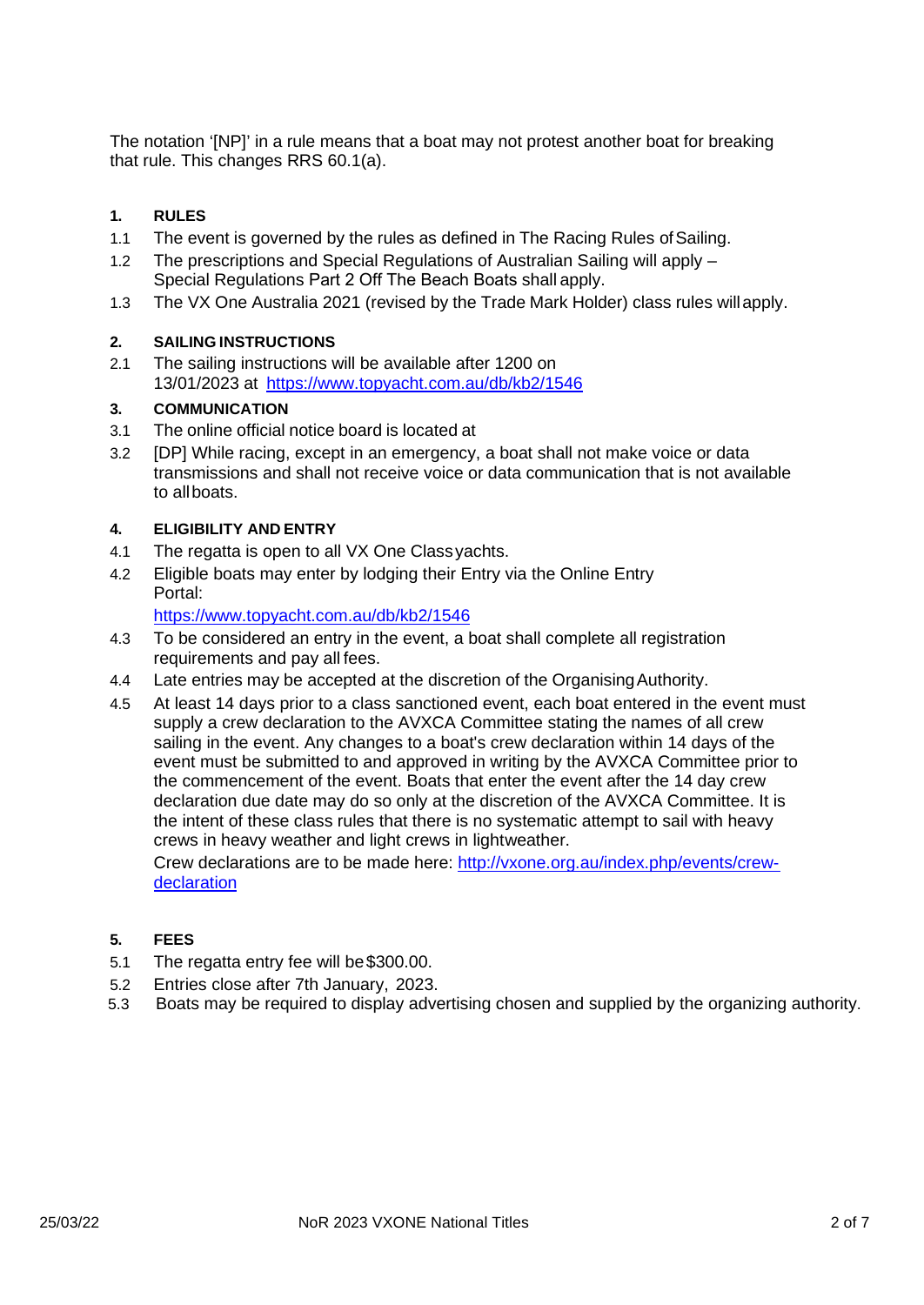#### **6. SCHEDULE**

| <b>Date</b>               | Event                              | <b>Time</b>                    |
|---------------------------|------------------------------------|--------------------------------|
| Saturday, 14 January 2022 | <b>Registration &amp; Weighing</b> | $0900 - 1700$ hrs<br>17.30 hrs |
| Sunday, 15 January 2022   | <b>Registration &amp; Weighing</b> | 0900-1200 hrs                  |
|                           | Briefing and Welcome BBQ           | 1750-2000 hrs                  |
| Monday, 16 January 2022   | <b>First Warning Signal</b>        | 1200 hrs                       |
| Tuesday, 17 January 2022  | <b>First Warning Signal</b>        | 1200 hrs                       |
| Wednesday, 18 January     | <b>First Warning Signal</b>        | 1200 hrs                       |
| Thursday, 19 January 2023 | <b>First Warning Signal</b>        | 1200 hrs                       |
|                           | <b>Presentation BBQ</b>            | <b>After Racing</b>            |

- 6.1 On the last scheduled day of racing no warning signal will be made after 1530hrs.
- 6.2 A maximum of eleven (11) race arescheduled.

#### **7. MEASUREMENT AND EQUIPMENT INSPECTION**

- 7.1 [DP] Boats shall be available for measurement and equipment inspection from Saturday 14/01/23 and Sunday 15/01/2023.
- 7.2 Boats may be inspected at any time.

#### **8. VENUE**

- 8.1 NoR Attachment A shows the plan of the eventvenue.
- 8.2 NoR Attachment B shows the location of the racingareas.

#### **9. COURSES**

9.1 The courses to be sailed will be Windward-Leeward / and will be detailed in the Sailing Instructions.

#### **10. PENALTY SYSTEM**

- 10.1 RRS44.1 is amended in that the penalty for breaking a rule of RRS Part 2 shall be a One-Turn Penalty, except the penalty for breaking a rule of RRS Part 2 occurring within the zone as defined in RRS shall be a Two-Turn Penalty.
- 10.2 The penalty, if any, for any infringement of the rules other than RRS Part 2 is at the sole discretion of the protest committee and may be other than disqualification. This changes RRS64.1.

#### **11. SCORING**

- 11.1 Four (4) races are required to be completed to constitute aseries.
	- 11.1 (a) When from four (4) to seven (7) races have been completed, a boat's series score shall be the total of her race scores, excluding her worst score.
	- 11.1 (b) When eight (8) or more races have been completed, a boat's series score shall be the total of her race scores, excluding her worst two (2) scores.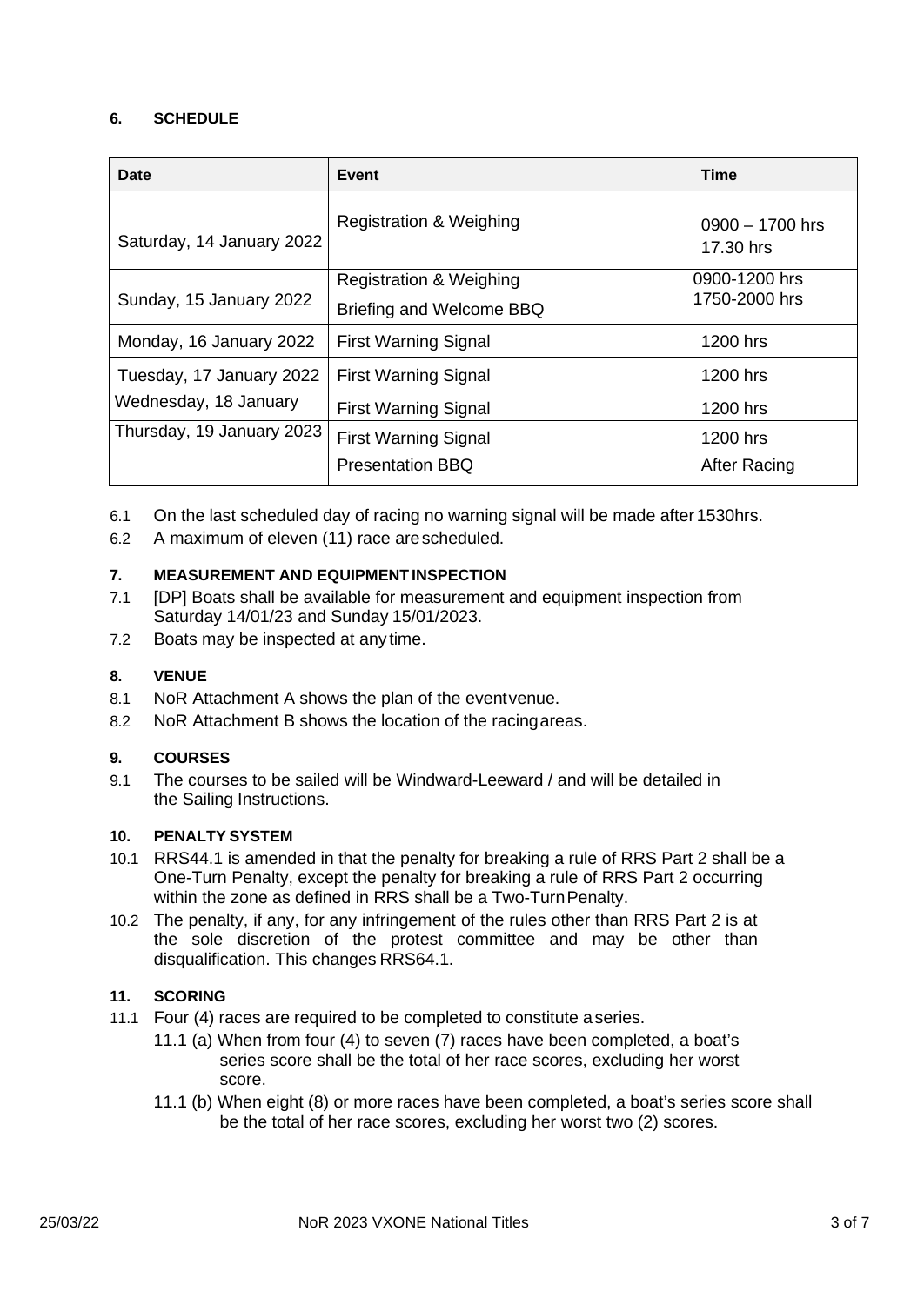#### **12. SUPPORT PERSON VESSELS**

- 12.1 Team leaders, coaches and other support personnel shall stay a minimum of 100m outside the area where boats are racing from the Warning Signal until the last boat in that race has finished or race committee signals a postponement, general recall or abandonment, without the approval of the Race Committee. Support boats may provide assistance to boats finished racing or retired no closer than 200m below the starting line. NoR 12.1 does not apply to approved Media Vessels.
- 12.2 The penalty for failing to comply with 12.1 above may be the disqualification of all boats associated with the infringing party, parties, boat and or boats. (Addition to RRS60.2).

#### **13. HAUL-OUT RESTRICTIONS**

- 13.1 [DP] [NP] Boats shall not be hauled out during the event.
- 13.2 [DP] [NP] Requests for haul out shall be made to the race committee at the first reasonable opportunity, which may be after the race.
- 13.3 In water berthing shall be provided for the duration of theregatta.

#### **14. RISK STATEMENT**

14.1 RRS 3 states: 'The responsibility for a boat's decision to participate in a race or to continue to race is hers alone.' By participating in this event each competitor agrees and acknowledges that sailing is a potentially dangerous activity with inherent risks. These risks include strong winds and rough seas, sudden changes in weather, failure of equipment, boat handling errors, poor seamanship by other boats, loss of balance on an unstable platform and fatigue resulting in increased risk of injury**. Inherent in the sport of sailing is the risk of permanent, catastrophic injury or death by drowning, trauma, hypothermia or othercauses**.

#### **15. INSURANCE**

15.1 Each participating boat shall be insured with valid third-party liability insurance with a minimum cover of \$10,000,000AUD per incident or theequivalent.

#### **16. PRIZES**

- 16.1 Prizes will be given as follows
	- 16.1 (a)  $1^{st}$ , 2<sup>nd</sup> and 3<sup>rd</sup> in Scratch.
	- 16.1 (b) 1<sup>st</sup> Senior Skipper over 60.
	- 16.1 (c) 1<sup>st</sup> Junior U21.
	- 16.1 (d) 1<sup>st</sup> Female.

#### **17. FURTHER INFORMATION**

17.1 For further information pleasecontact:

Adam South RSAYS . [General.manager@rsays.com.au](mailto:General.manager@rsays.com.au) 750 Victoria Rd, Outer Harbor. SA 08 8341 8600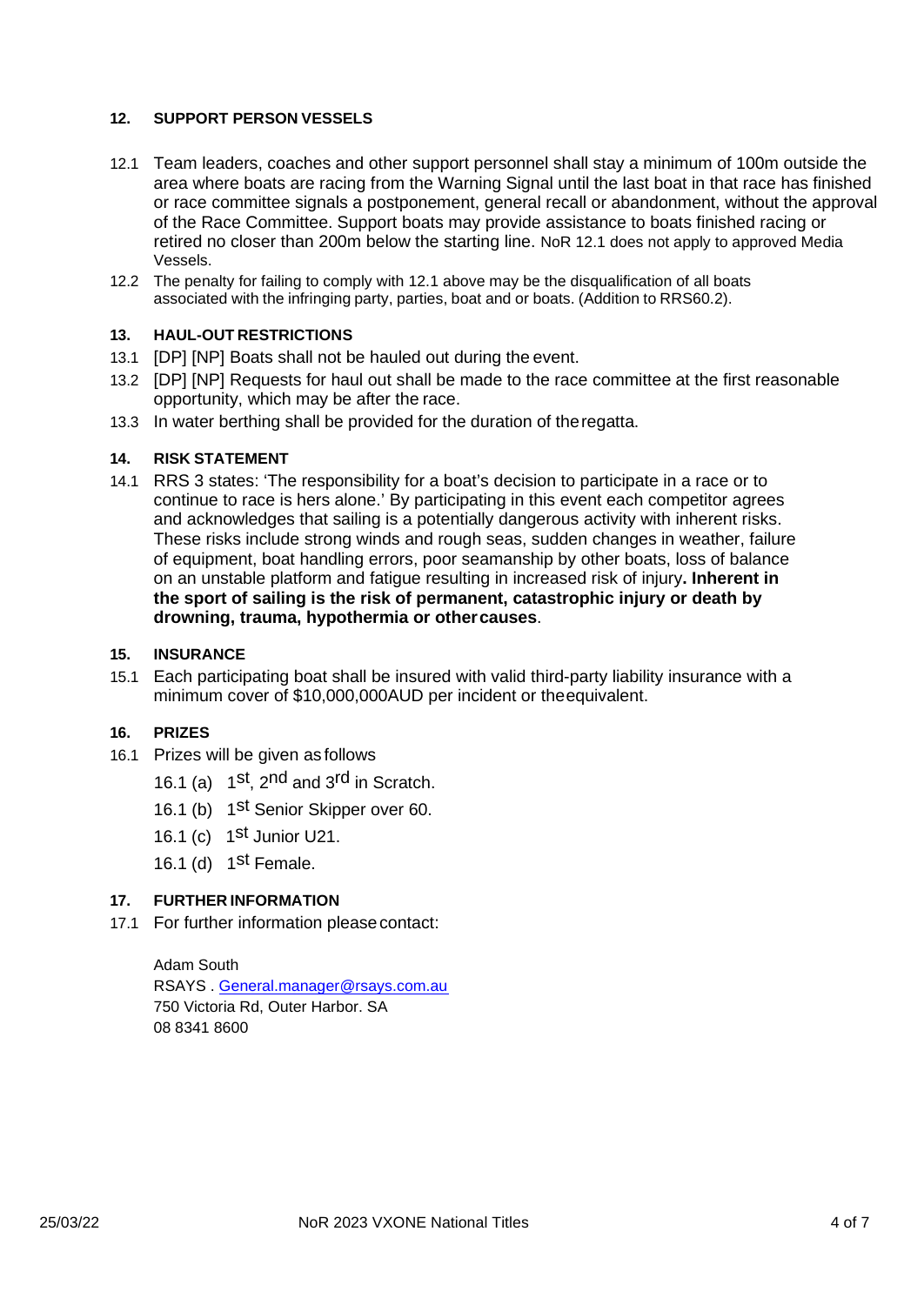### Attachment A

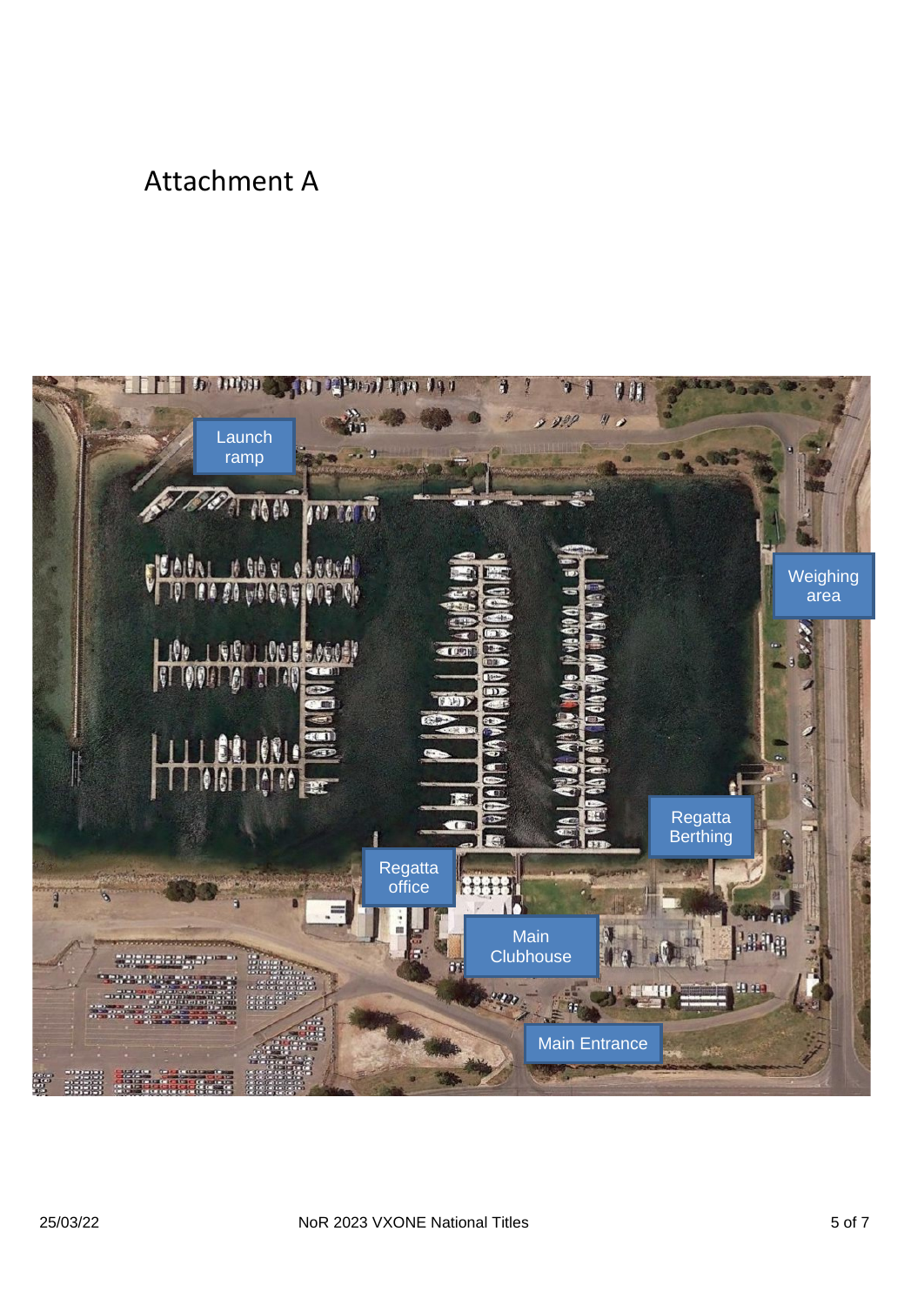## Attachment B